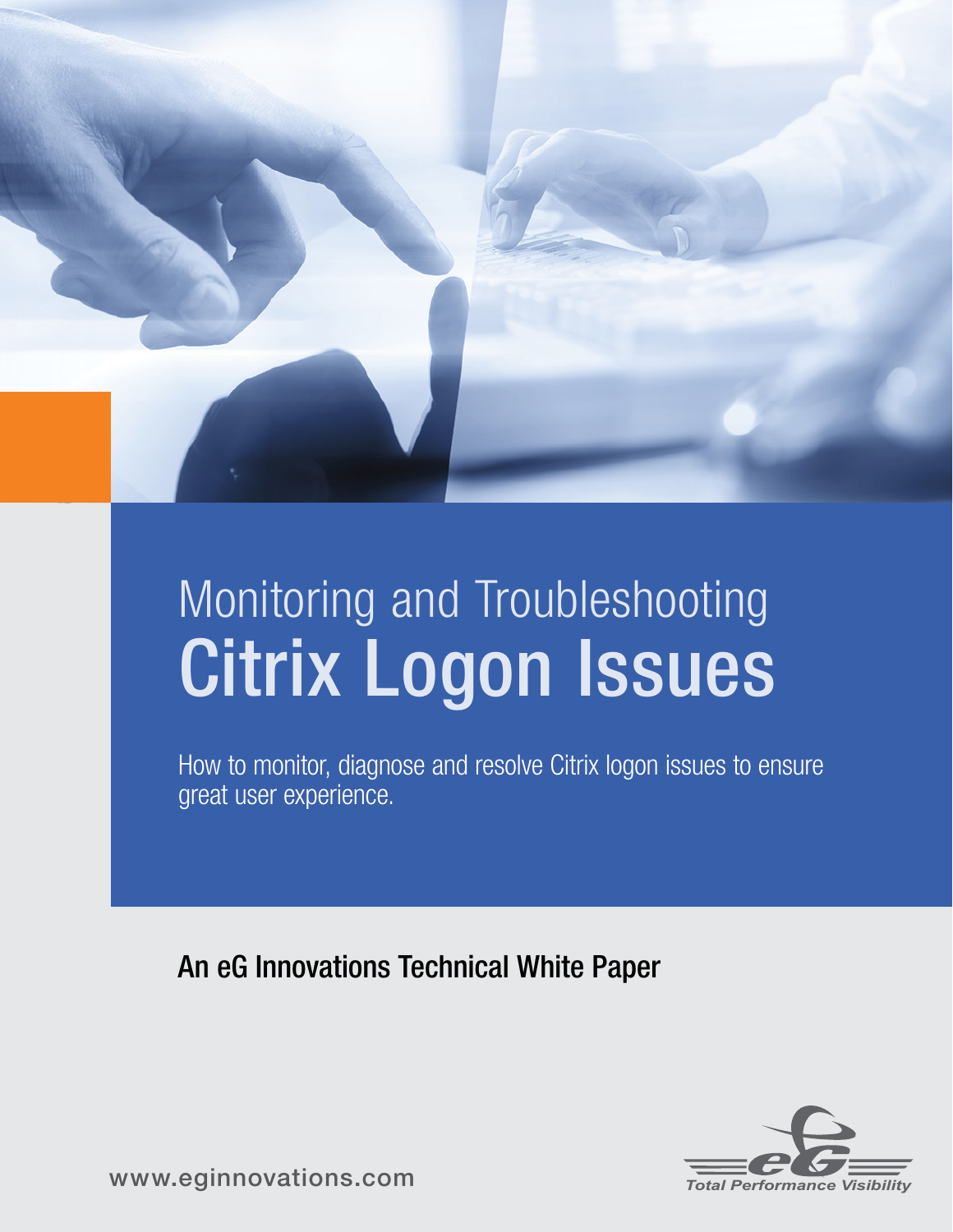## Introduction

Citrix logon monitoring has been a topic that has been getting a lot of attention. In some domains, users logon multiple times into their Citrix infrastructure. Slow logons affect the user experience and reduce user productivity. This whitepaper discusses different ways of monitoring Citrix logon times, reviews what is necessary for complete visibility into the Citrix logon process and presents how to diagnose Citrix logon slowness issues quickly to improve the user experience and enhance productivity.

# How Citrix Logon Works

The first time that a user interacts with the Citrix infrastructure is during logon. This also happens to be one of the most complex stages of a Citrix session. Citrix logon has several phases, involving interactions between Citrix applications, Microsoft operating system and infrastructure components and third-party applications such as profile management software from RES or AppSense.

Citrix has documented the logon process thoroughly in their [support article CTX128909.](http://support.citrix.com/article/CTX128909) Figure 1 below shows the different steps that are involved when a user logs on to a Citrix infrastructure, and before he/she has access to the applications and desktops published for their use.

The different steps in the Citrix logon process are:

- 1. The user device submits credentials to the Web Interface (WI) or StoreFront (SF) web server.
- 2. For StoreFront, the credentials are verified directly to a Domain Controller (Similar to Step 3 below). The SF then passes the validation over to the Citrix Delivery Controller (DDC) to begin resource enumeration (Step 4). For Web Interface, the username and password is passed to the DDC.
- 3. The DDC then queries a Domain Controller with the end user's credentials to verify user authorization.
- 4. Next, the DDC then queries the site SQL database for the end user's assigned Delivery Groups. The resources defined by the Delivery Groups are sent to the WI or SF server and presented to the user (enumeration).
- 5. When the User clicks on one of the resource icons to start a desktop or application session, using the Delivery Group obtained from the database, the DDC queries the hypervisor about the status of resources within that group.
- 6. The DDC identifies to Web Interface/StoreFront the virtual machine it assigned for this particular session (in the case of XenDesktop).



*Figure 1: Communication flow during the different stages of the Citrix XenApp/XenDesktop logon process*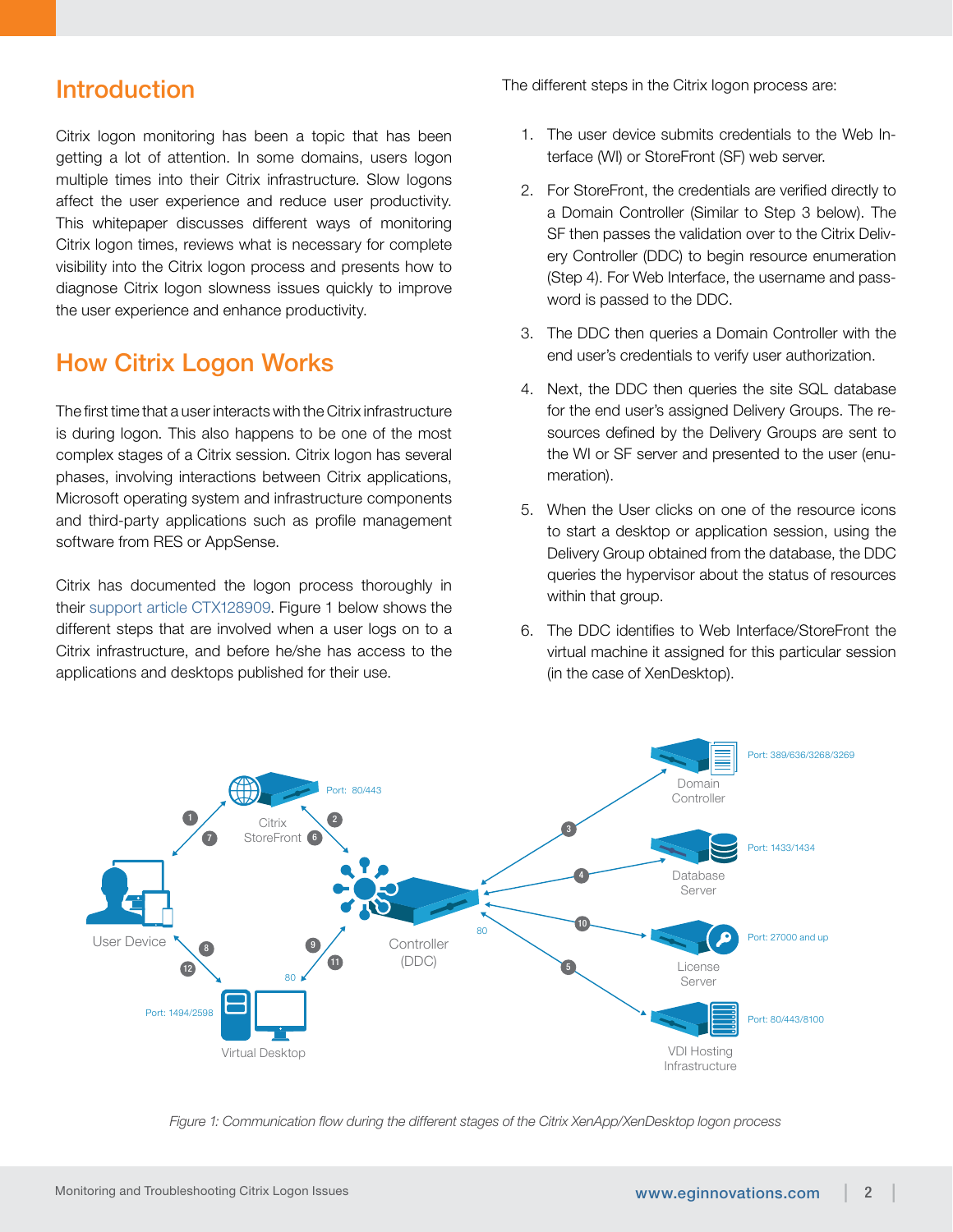- 7. The Web Interface/StoreFront creates and sends an ICA file to the Citrix Receiver pointing to the virtual machine that hypervisor identified.
- 8. The Citrix Receiver establishes an ICA connection to the specific virtual machine that the DDC allocated for this session.
- 9. The Virtual Delivery Agent (VDA) verifies the license file with the DDC.
- 10. The DDC queries the Citrix License server to verify that the end user has a valid ticket.
- 11. The DDC then passes session policies to the VDA, which in turn applies session policies to the virtual machine. Profile loading, GPO processing, loading of scripts, drivers, printers, etc. all occur at this stage.
- 12. The Citrix Receiver displays the selected resource to the end user.

Each of the above steps may involve multiple actions to be performed. For example, details of actions performed during GPO processing are highlighted in this Citrix support document - [http://support.citrix.com/article/CTX127612.](http://support.citrix.com/article/CTX127612)

## Importance of Monitoring Citrix Logon Performance

Citrix logon time refers to the amount of time it takes from

the moment a user clicks on an application or desktop icon to the time when the application or desktop shell appears. Diagnosing Citrix logon slowness has always been a challenge in Citrix infrastructures. In the 2016 Citrix performance survey by eG Innovations and DABCC, we asked Citrix admins to indicate what were the most common complaints they received from Citrix users and slow Citrix logons ranked as the most common complaint (see Figure 2).

### Citrix Logon Facts

Ī

- $\sum$  Typical rule of thumb used by Citrix administrators is that if the logon times are less than 30 seconds, they all doing well.
- $\sum$  Logon times will be much smaller when session sharing or session pre-launch is in effect.

While a user logs on only once to the Citrix farm in some industries, in others, one user may logon many times through Citrix. For example, consider the healthcare domain where a doctor or a clinician may have to logon many times – once on each device/terminal that they use. In such situations, slowness with Citrix logons can be extremely frustrating and can reduce user productivity.



#### What are some of the common complaints you receive about your Citrix infrastructure?

*Figure 2: Slow Citrix logons ranks as the most common complaint that Citrix admins receive*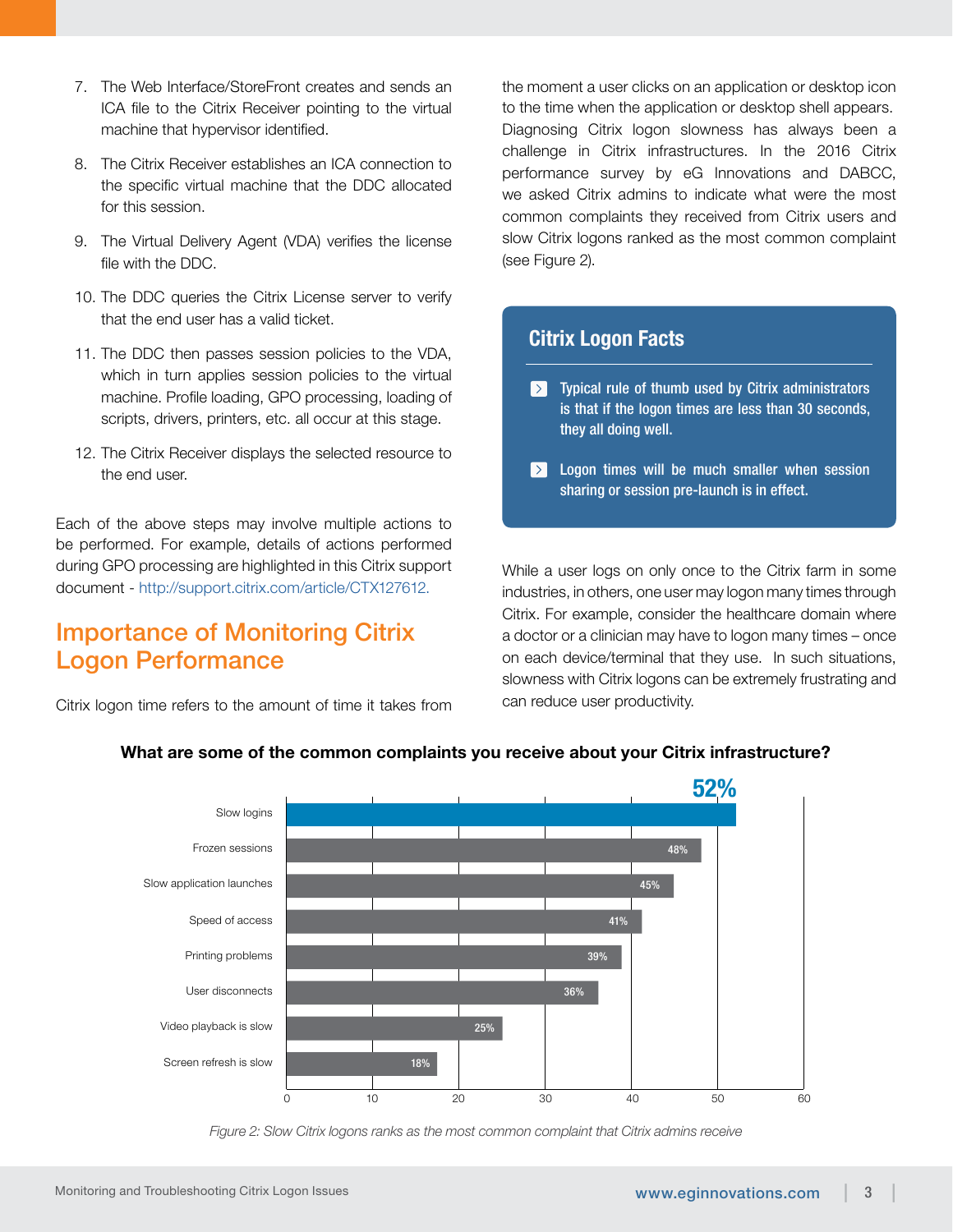# Causes for Citrix Logon Slowness

When users notice that Citrix logons are slow, they are often unaware of what is causing the slowness. Citrix administrators have to determine where exactly the slowdown happened – which of the 12 logon phases mentioned above is slow – and why: Is it an Active Directory issue? Could it be a network issue? Is there an issue with the profile server? Or could it be with one of the scripts being run when the user logs on? Diagnosing the cause of Citrix logon slowness is often very complex and challenging.

The common causes for Citrix logon slowness can be categorized into six main areas:



 $\triangleright$  Desktop / application launch

#### Hardware & Network

Hardware virtualization helps to run Active Directory, Citrix XenApp servers, and other infrastructure servers such as DNS, DHCP etc., as virtual machines. Virtual Switches created in the hypervisor provide the network connectivity for the infrastructure servers to reach the outside world.

*Trouble spots:* Issues like misconfigured DNS settings, poor routing, dropped packets, insufficient bandwidth or physical network cards, and uplink issues can cause significant delays, as requests are timed out or passed to an incorrect location or a nonexistent domain controller/DNS server. Thus, virtualization adds an additional layer of complexity in troubleshooting the logon issues and significantly delays troubleshooting procedure.

#### Logon & Authentication

Each session is created after the credentials are validated against the domain controller.

*Trouble spots:* Incorrect sites in a multi-forest domain, unavailable domain controller, an over-utilized domain controller server and DNS issues can delay this phase from milliseconds to seconds.

#### Profile

This phase starts after the user credentials are validated by the domain controller and continues until the user profile is downloaded from the file server. Roaming profiles are generally used in Citrix environments as it provides consistency across XenApp servers/virtual desktops and preserves user settings and changes.

*Trouble spots:* It is recommended that all user folders be redirected to a file server except "AppData," as it is used heavily by applications. Large profile size, unavailable file server, network congestion, and corrupted profiles are typical causes of slowdowns during this phase.

#### GPO Processing

Many organizations use Group Policy to manage the Citrix XenApp servers and virtual desktops and apply policy settings and customizations.

*Trouble spots: Group policy (GPO) depends on the Active* Directory infrastructure, so Active Directory and DNS issues can cause significantly delays in finding the policies and GPO processing. Too many GPOs and client side extensions (CSEs) can delay this phase. Identifying the client side extensions and corresponding group policy is a challenging task once this phase has been identified as the source of the slow logon issue.

## Logon Script Execution / Printer Mapping / Folder Redirection

Generally logon scripts are considered as outdated, but they are still being used to customize individual users in a multi-user environment.

*Trouble spots:* Insufficient loops in the script, long-running logon scripts, and many mapped client printers are a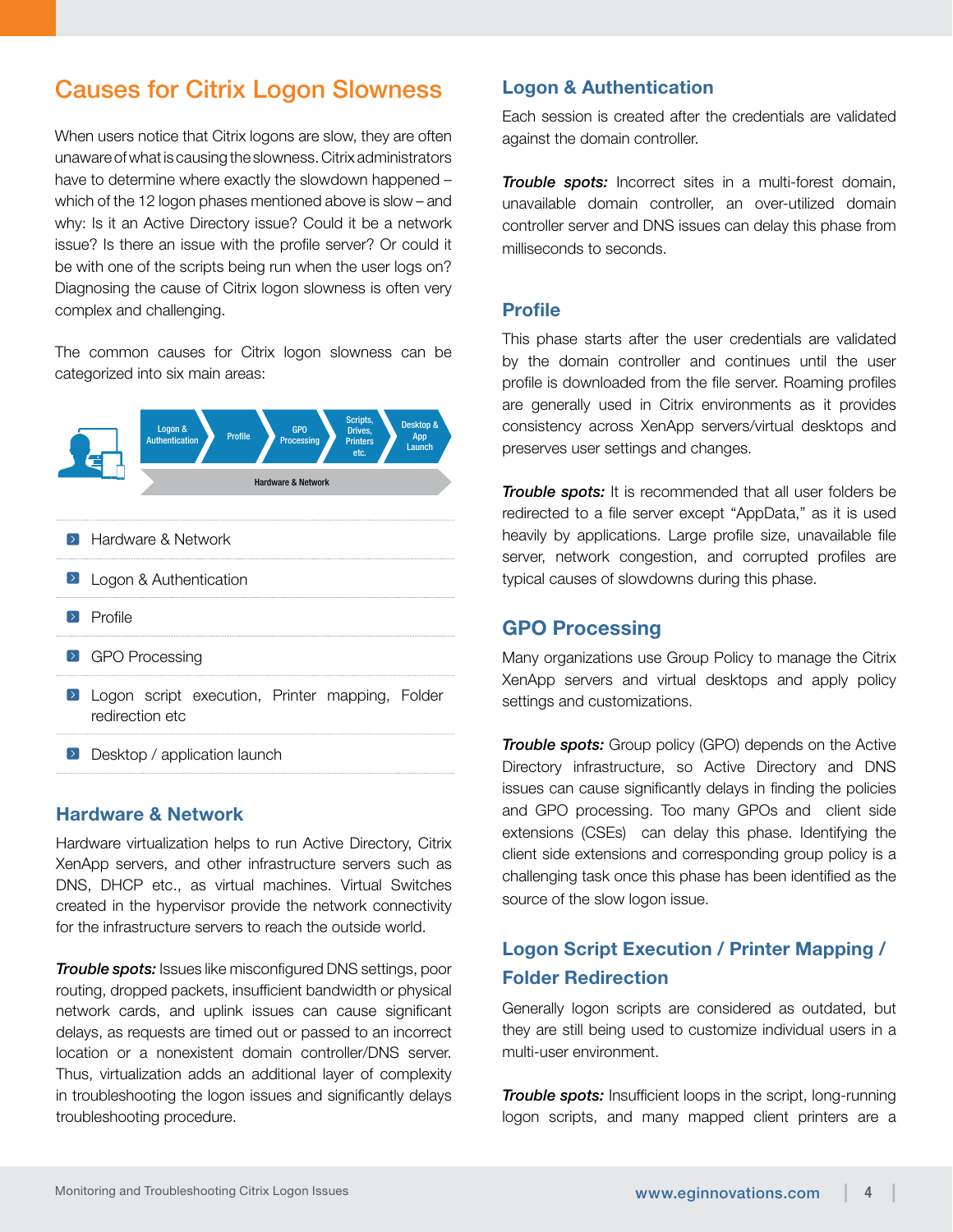few common issues that can delay this phase. Windows 2008/2012 support Group Policy preferences, which can be used to perform tasks like map network drives, change registry keys etc., previously performed by logon scripts.

#### Desktop / Application Launch

Backend tasks, file share accesses, etc. can be causes for slowness in launching specific applications. Application pre-launch can be considered to speed up the launching of these applications.

## Monitoring Citrix Logon Performance

Given the complexity of the Citrix logon process, Citrix administrators need tools that can assist them in identifying logon issues, and when slowness occurs, in diagnosing the cause of slowness. Citrix XenApp and XenDesktop version 7 and higher provide greater visibility into the Citrix logon process. The Citrix Director console collects logon information from VDAs installed on the Citrix XenApp servers and XenDesktop VMs. Figure 3 shows the Citrix logon performance breakdown as seen in Citrix Director.

|  | - 27 sec Average Logon Duration |                | 0.1 s Brokering          |
|--|---------------------------------|----------------|--------------------------|
|  | Logons                          | 2.0            | VM Start                 |
|  | (1/16 3:00 PM - 4:00 PM)        |                | 0.81 s HDX Connection    |
|  |                                 |                | 0.04 s Authentication    |
|  |                                 | 2 <sup>5</sup> | GPOs                     |
|  |                                 | 0 <sub>s</sub> | Logon Scripts            |
|  |                                 |                | 0.49 s Profile Load      |
|  |                                 |                | 20 s Interactive Session |

*Figure 3: Breakdown of Citrix logon times as seen in Citix Director*

The Citrix logon time components highlighted by Citrix Director include:

- Brokering time: The time taken to complete the process of brokering the session.
- VM Start time: In case the session required a machine to be started, the time taken to start the VM.
- HDX Connection time: The time taken to complete the steps required in setting up the HDX connection from the client to the VM.
- Authentication time: The time taken to complete authentication to the remote session.



*Figure 4: In-depth visibility into the Citrix logon process, which Citrix EdgeSight provided in the past*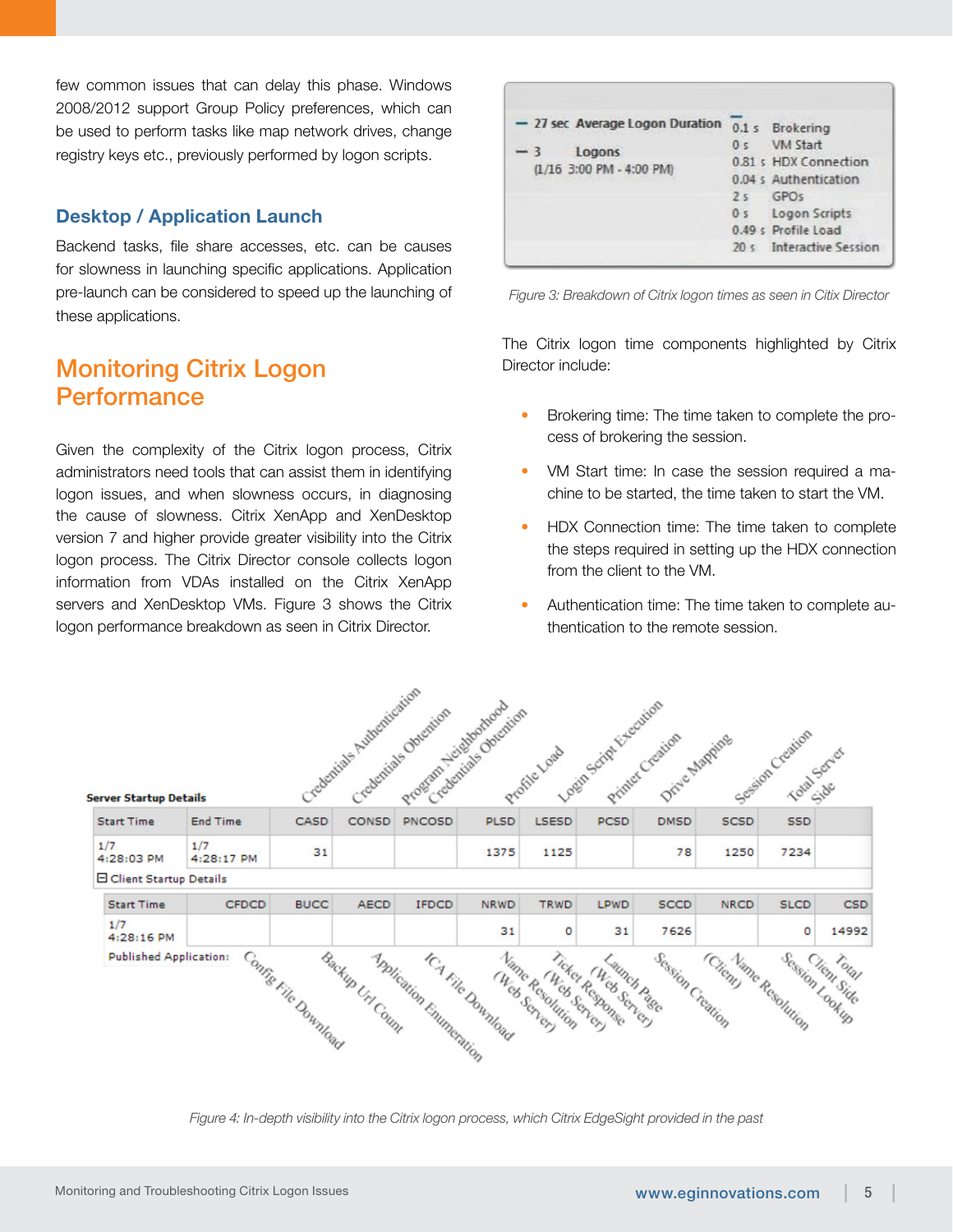- GPO time: In case any Group Policy settings have been enabled on the machines, the time taken for the GPOs to be applied.
- Logon Scripts time: When logon scripts are configured for the session, the time taken for the logon scripts to be executed.
- Profile Load time: When profile settings are configured for the user or the machine, the time taken for the profile to be loaded.
- Interactive Session time: The time taken to handoff keyboard and mouse control to the user.

The visibility that Citrix Director provides into the Citrix logon process is useful. At the same time, since it provides only eight metrics about the logon process, Citrix Director may not be sufficient to pinpoint the root-cause of Citrix logon slowness. For instance, often, the interactive session time is a significant component of Citrix logon time. In such a case, Citrix Director does not pin-point if the issue is because of a logon script and if so, which script.

# How eG Enterprise Monitors Citrix Logon Performance

While Citrix Director's insights into Citrix logon performance are useful, the detailed insights that Citrix EdgeSight provided in earlier versions of Citrix XenApp and XenDesktop are missing. See Figure 4 which illustrates the in-depth visibility that Citrix EdgeSight provided into the Citrix logon process. At the same time, note that Citrix EdgeSight's visibility is specific to the old Citrix IMA architecture and does not cover the brokering changes that are a part of the new Citrix FMA architecture in Citrix XenApp and XenDesktop 7.x.

eG Enterprise provides unparalleled visibility into the Citrix logon process by combining the capabilities of Citrix Director with the in-depth visibility that Citrix EdgeSight provided. The Citrix Delivery Controller is a central player in the Citrix logon process. Hence, the visibility provided by it into the logon process is fundamental to understanding how Citrix logon is performing. Using Citrix Delivery Controller's web services interface, eG Enterprise collects Citrix logon performance information directly from the Citrix Delivery Controller (see Figure 5).

## Limitations of Citrix Logon Monitoring with Citrix Director

- $\triangleright$  The logon performance metrics provided are at a high level and do not provide the detailed visibility of all the phases of a Citrix logon that Citrix EdgeSight provided.
- $\triangleright$  Actionable diagnostic information for fine-tuning the Citrix logon process is missing – for example, which client side extension (CSE) or group policy is taking time when being processed?

|   |                                        | Last Measurement Time : Feb 19, 2016 18:17:57 |                                 |
|---|----------------------------------------|-----------------------------------------------|---------------------------------|
| ø | User Logon Performance - CITRIX\gptest |                                               | ☞<br>$\sqrt{2}$<br>$\mathbf{1}$ |
|   | User connections (Number)              | 1                                             | $N \oplus$<br>ч                 |
| ✓ | Average logon duration (Secs)          | 368.59                                        | N A                             |
|   | Brokering duration (Secs)              | 0.144                                         | $N \oplus$                      |
| ◡ | Time taken for starting VM (Secs)      | $\theta$                                      | $N \oplus$                      |
| ✓ | HDX connection duration (Secs)         | 11.887                                        | $N' \bigoplus$                  |
|   | Authentication time (Secs)             | 0.087                                         | $N \oplus$                      |
| ✓ | GPOs duration (Secs)                   | $\theta$                                      | $N \oplus$                      |
| ✓ | Logon scripts duration (Secs)          | $\theta$                                      | W O                             |
|   | Profile load time (Secs)               | 0.733                                         | $N +$                           |
|   | Interactive session duration (Secs)    | 350.357                                       | w                               |

Ī

*Figure 5: Citrix Logon performance metrics for a user gptest*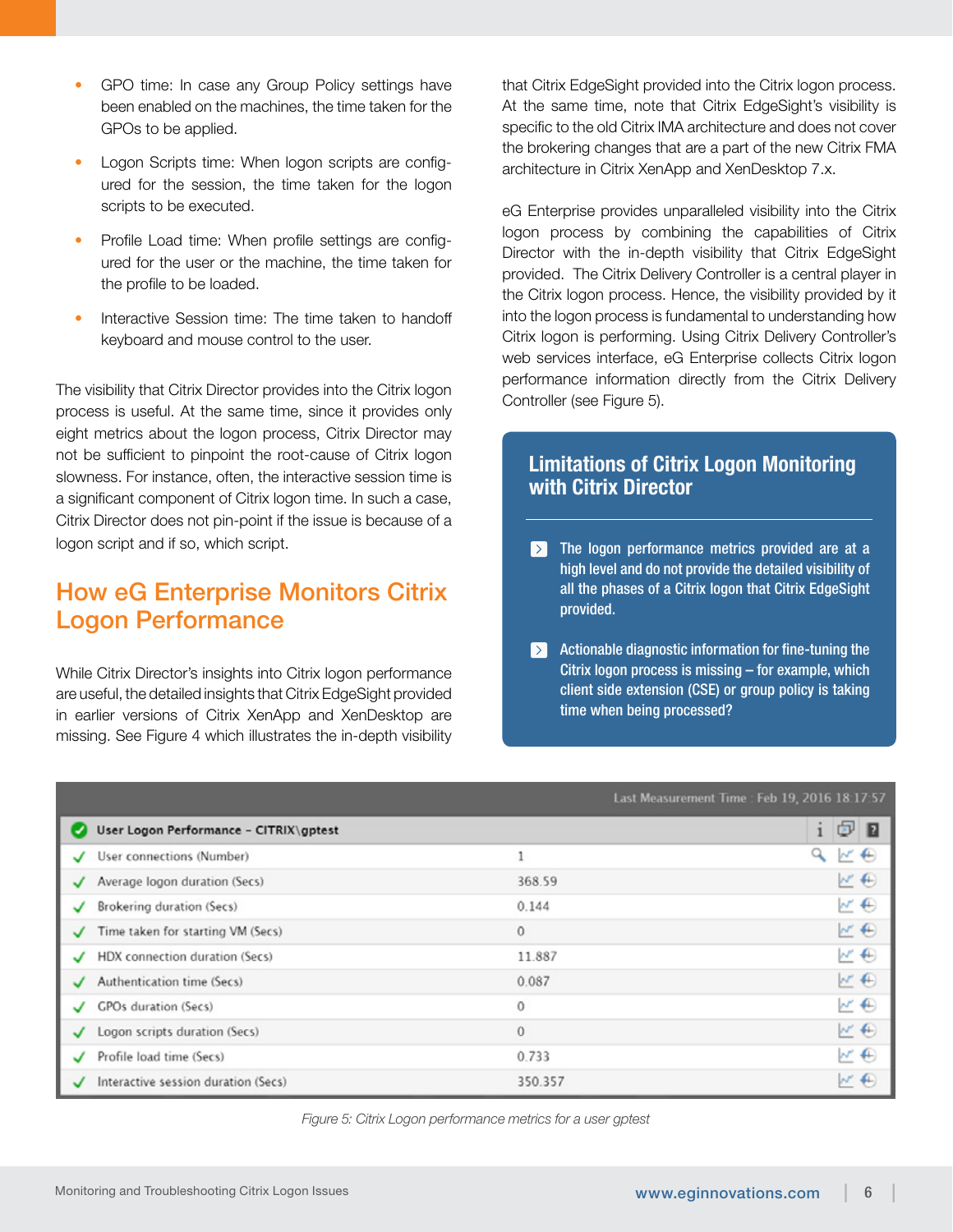Notice in Figure 5 that the Citrix logon for this user took over 6 mins (368 seconds!) and the time taken for the interactive session to be set up was the significant contributor to the Citrix logon time.

The interactive session time refers to the time taken to handoff keyboard and mouse control to the user. Some of typical activities happen in this stage are:



*Figure 6: eG Enterprise's two-stage collection of Citrix logon information: from the Citrix Delivery Controller and from the XenApp servers/XenDesktop VMs.*

- Folder redirection / printer mapping
- Group Policy processing
- AutoRuns programs
- Antivirus scanning
- Loading user profiles from UPM etc.

The Citrix Delivery Controller does not have the additional details about why interactive session time was high as the processing of the session at this point has been passed on to the VDA. To provide additional diagnosis, eG Enterprise collects detailed information from the VDA about the Citrix session establishment process. Figure 6 depicts the two stages of Citrix logon performance monitoring – from the Citrix Delivery Controller and from the Citrix VDAs of XenApp and XenDesktop.

|   | Last Measurement Time : Feb 19, 2016 18:13:28                     |         |                      |  |  |  |
|---|-------------------------------------------------------------------|---------|----------------------|--|--|--|
|   | Citrix User Logon Experience - citrix\gptest                      |         | o n                  |  |  |  |
|   | User Logons                                                       |         |                      |  |  |  |
| J | Number of user logons (Number)                                    | 1       | $Q \ltimes 4$        |  |  |  |
|   | Logon duration (Secs)                                             | 324.729 |                      |  |  |  |
|   | Profile load duration (Secs)                                      | 0.733   | $w \leftrightarrow$  |  |  |  |
|   | Group policy processing duration (Secs)                           | 307.661 | $N \leftarrow$<br>Q  |  |  |  |
|   | Login script execution duration (Secs)                            | Ù       | $N \leftrightarrow$  |  |  |  |
|   | Server Start-up                                                   |         |                      |  |  |  |
|   | Session creation server duration (Secs)                           | 1.172   | $ v^* $              |  |  |  |
|   | Credentials obtention server duration (Secs).                     | 0       |                      |  |  |  |
|   | Credentials obtention network server duration (Secs)              | 0       | $N_{\rm c}$          |  |  |  |
| ✓ | Program neighborhood credentials obtention server duration (Secs) | 0       | w 4)                 |  |  |  |
|   | Credentials authentication server duration (Secs)                 | 0.087   | $(r + 4)$            |  |  |  |
| ✓ | Profile load server duration (Secs)                               | o       | W 46)                |  |  |  |
|   | Login script execution server duration (Secs)                     | o       | $(1 - 4)$            |  |  |  |
| ✓ | Drive mapping server duration (Secs)                              | 0.016   | $ v^* $ (ii)         |  |  |  |
|   | Printer creation server duration (Secs)                           | 0       | $w \leftrightarrow$  |  |  |  |
|   | Session start-up server duration (secs)                           | 312.766 | $\sim$ 4)            |  |  |  |
|   | Client Start-up                                                   |         |                      |  |  |  |
|   | Start-up client duration (Secs)                                   | 11 963  | $N_{\rm c}$          |  |  |  |
| J | Back-up URL client count (Number)                                 | 0       |                      |  |  |  |
| ✓ | Application enumeration client duration (Secs)                    | 0       | $w \leftarrow$       |  |  |  |
| √ | Configuration file download client duration (Secs)                | 0       | $N \left( 1 \right)$ |  |  |  |
|   | Credentials obtention client duration (Secs)                      | o       | $N_{\rm c}$ (4)      |  |  |  |
|   | ICA file download duration (Secs)                                 | o       | $w \leftrightarrow$  |  |  |  |
|   | Launch page web server duration (Secs)                            | 0.403   | $N = 44$             |  |  |  |
| J | Name resolution client duration (Secs)                            | 0       | $N \left( 4 \right)$ |  |  |  |
| ✓ | Name resolution web server duration (Secs)                        | 0.353   | $10^{14}$ 44         |  |  |  |
| ✓ | Session look-up client duration (Secs)                            | 0.001   | $N \left( n \right)$ |  |  |  |
|   | Session creation client duration (Secs)                           | 12.057  | N(A)                 |  |  |  |
|   | Ticket response web server duration (Secs)                        | 0.001   | W(4)                 |  |  |  |
|   | Reconnect enumeration client duration (Secs)                      | 0       | $N \left( 1 \right)$ |  |  |  |
|   | Reconnect enumeration web server duration (Secs)                  | Ò       | $\sim$ 4)            |  |  |  |

*Figure 7: Session start-up performance for user gptest as measured on the Citrix XenApp server*

## How to obtain 360˚ Citrix Logon Performance Visibility

Ī

- $\triangleright$  There has been significant interest regarding monitoring and reporting Citrix logon times.
- $\blacktriangleright$ Tools that only look at the Citrix XenApp servers and virtual desktops will not suffice.
- $\triangleright$  Correlated visibility into the Citrix Delivery Controller's logon process and the VDA's session establishment process is critical for 360˚ Citrix logon performance visibility.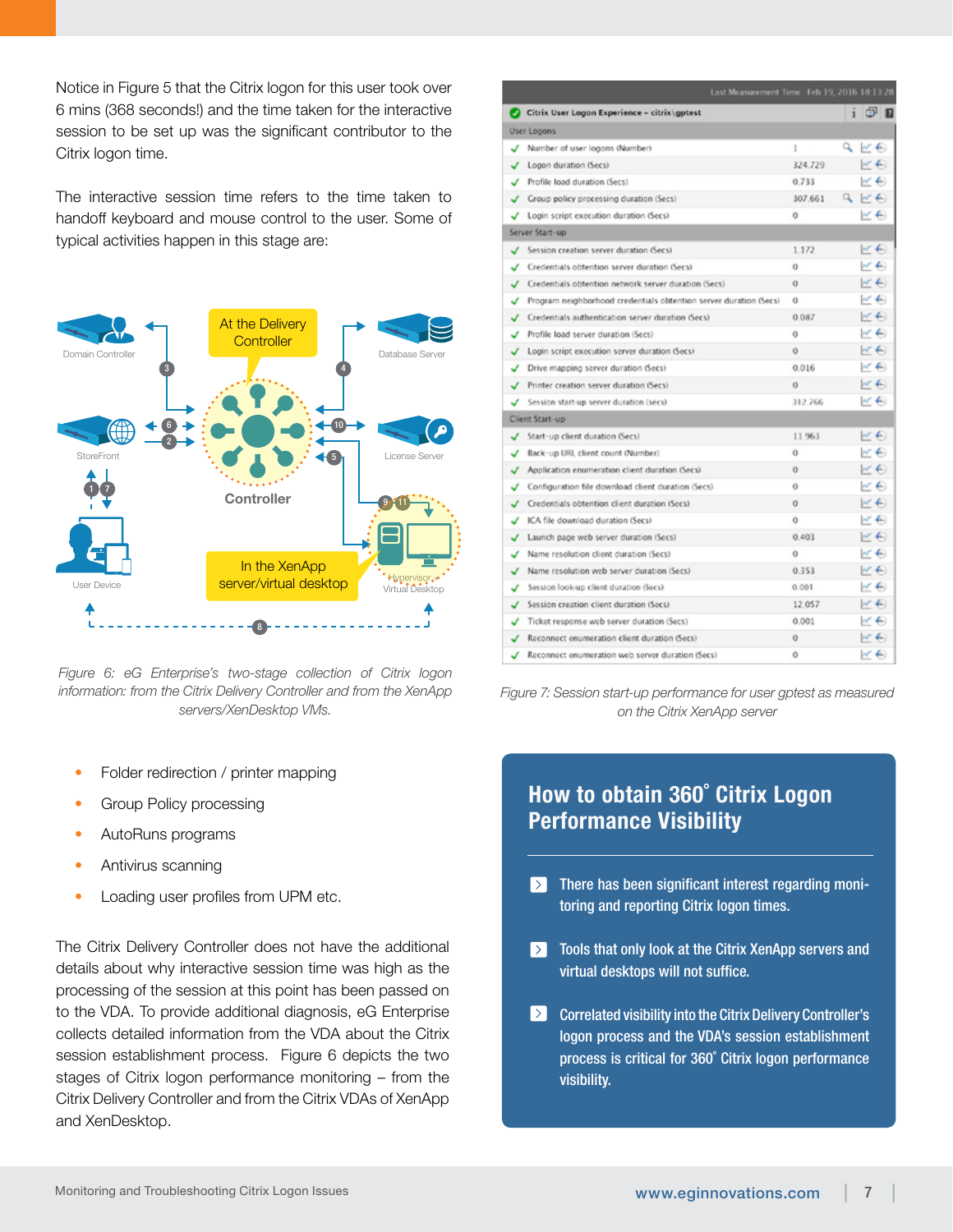| Details of client side extension    |                                  |                                        |                                             |                   |                          |
|-------------------------------------|----------------------------------|----------------------------------------|---------------------------------------------|-------------------|--------------------------|
| <b>CSE EXTENSION</b><br><b>NAME</b> | <b>CSE ELAPSED</b><br>TIME(SECS) | <b>CSE EXTENSION ID</b>                | <b>GROUP POLICY NAME</b>                    | <b>CSE STATUS</b> | <b>CSE ERROR</b><br>CODE |
| Feb 19, 2016 18:13:28               |                                  |                                        |                                             |                   |                          |
| Scripts                             | 0.2                              | {42B5FAAE-6536-11D2-AE5A-0000F87571E3} | Logoff Logon                                | <b>Success</b>    | 0                        |
| Internet Explorer<br>Branding       | 0                                | {A2E30F80-D7DE-11D2-BBDE-00C04F86AE3B} | IE-Banner                                   | Error             | 127                      |
| Citrix Group Policy                 | 0                                | {0D0C7034-2EBD-4A87-A9B9-9015E3F2E6E0} | Local Group Policy                          | Success           | 0                        |
| Registry                            | 0.1                              | {35378EAC-683F-11D2-A89A-00C04FBBCFA2} | Local Group Policy<br>wallpaper_logon Logon | Success           | $\circ$                  |
| Citrix Profile<br>Management        | 0                                | {26F29E43-DA55-459D-A045-5FEB25F8AB15} | None                                        | Success           | 0                        |
| <b>Folder Redirection</b>           | 0.1                              | {25537BA6-77A8-11D2-9B6C-0000F8080861} | disk fragmentation                          | Success           | $\circ$                  |
| <b>Group Policy Drive</b><br>Maps   | 306.3                            | {5794DAFD-BE60-433F-88A2-1A31939AC01F} | Map-Drive                                   | <b>Success</b>    | 0                        |

*Figure 8: Details of Group policy processing and CSE duration. Notice the error in the Internet Explorer Branding extension and the high latency for the group policy drive maps*

Ī

See Figure 7 which shows details of the time taken for session establishment on the XenApp server/XenDesktop VM as seen by the VDA. These detailed metrics highlighting exactly where in the session establishment process time was spent.

For the group policy processing duration, eG Enterprise provides detailed diagnosis (as indicated by the magnifying glass next to the metric) highlighting the different group policies/CSEs that were processed and the time taken for each. Figure 7 provides the details of the group policy processing time in this case.

From the above figure, it is clear that most of the group policy processing time is being spent in drive mapping. Armed with this information, a Citrix admin can easily take action to speed up the Citrix logon process.

# Reporting on Citrix Logon Performance

The wealth of Citrix logon metrics collected by eG Enterprise can also be used for reporting purposes.

Using eG's insightful User Logon Performance report, you can rapidly analyse user logons historically, accurately isolate users whose logon experience has been consistently poor, and understand from a quick glance, the factors that have very often impacted the users' logon experience – a slow domain controller? a badly written login script? user profiles that are continuously growing in size?

Logon reports can also be used to benchmark the workload on the server farm. Comparing logons across servers can also highlight load distribution issues. Logon reports also help with audit and compliance. From the report, administrators can report on who logged in, when, and how long each logon took.

## Benefits of Citrix Logon Monitoring with eG Enterprise

- $\sum$  Detailed insight into every aspect of the Citrix logon process
- $\sum$  Drilldowns for instant diagnosis and resolution
- **EX** Correlation with network, server, virtualization and storage performance
- $\triangleright$  Breakdown by delivery group and server
- $\triangleright$  Integrated reporting for audits, analysis and planning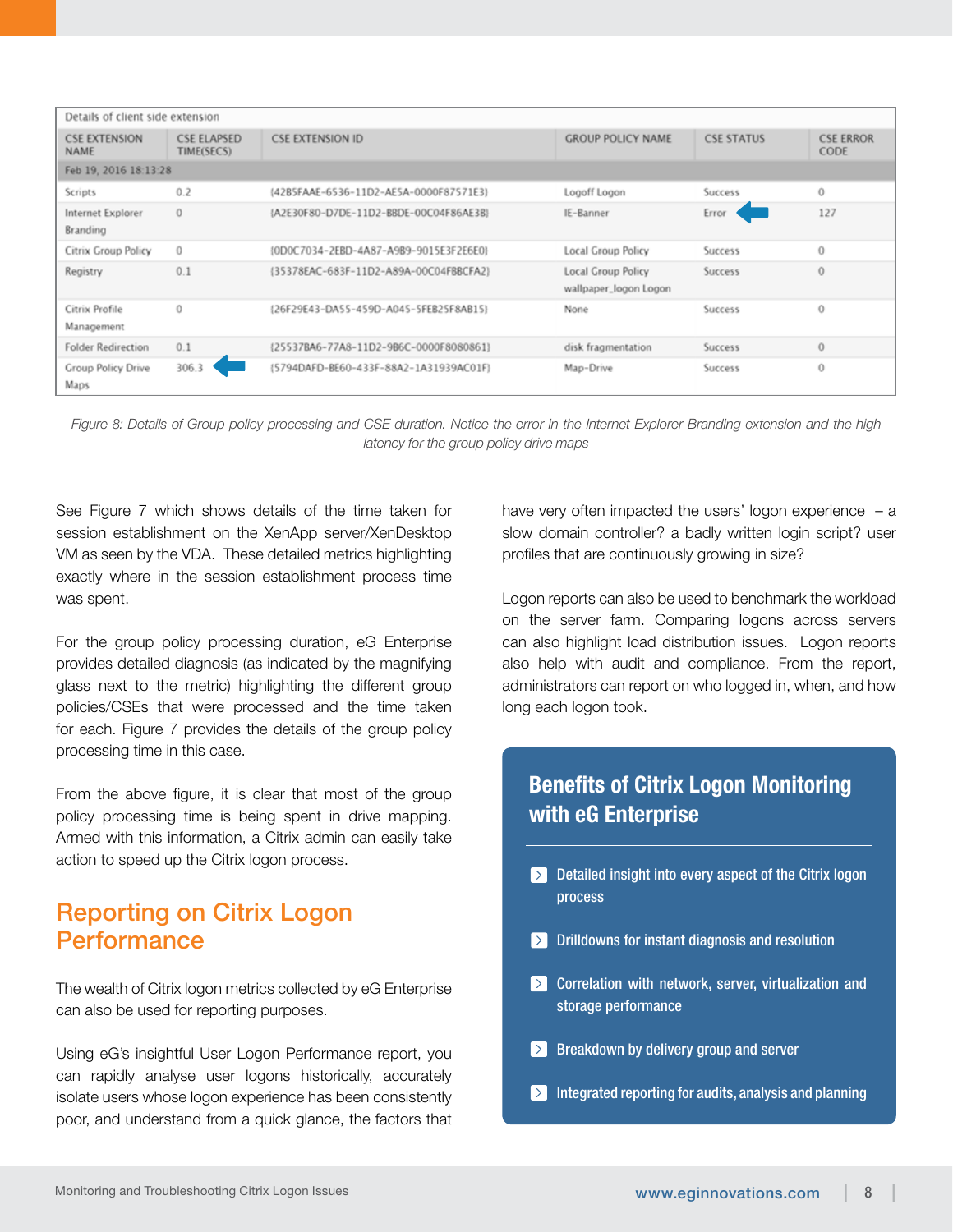

*Figure 9: A User Logon Performance report providing a quick summary of the logon experience of XenApp/virtual desktop users, and pointing you to those users whose logon is slow* 



| User Logon Analysis (Secs) |                             |                           |                      |                                          |                                                    |                                            |                           |
|----------------------------|-----------------------------|---------------------------|----------------------|------------------------------------------|----------------------------------------------------|--------------------------------------------|---------------------------|
| User Name                  | Logon<br>duration $\hat{v}$ | User account<br>discovery | DC discovery<br>time | LDAP bind time<br>to active<br>directory | Total group<br>policy object file<br>accessed time | Client side<br>extension<br>processed time | User profile<br>load time |
| citrix\xauser2             | 2                           | 0                         | 0.515                | ٥                                        | 0                                                  | 0.203                                      |                           |
| citrix\xauser1             |                             | 0                         | 0.515                | 0.016                                    | 0                                                  | 0.187                                      |                           |
| citrix\ctxuser             |                             | 0                         | 0.5225               | 0.0075                                   | ٥                                                  | 0.086                                      |                           |

*Figure 10: A User Logon Performance report providing historical insights into the complete logon experience of individual users, indicating precisely where the bottleneck lies*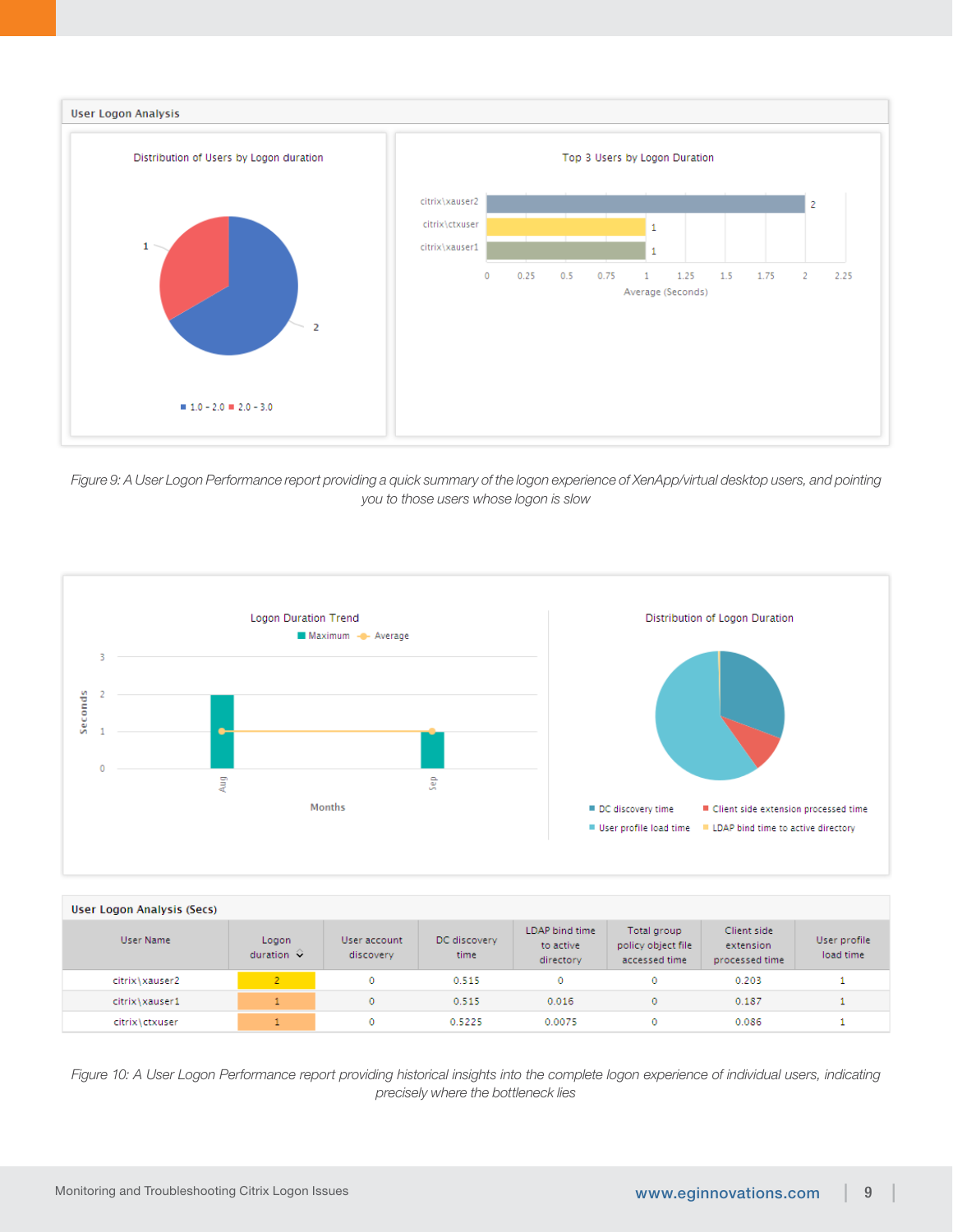# Appendix

Breakdown of the Citrix Start-up Session Establishment process by eG Enterprise

| <b>Metric Abbreviation</b>                                    | <b>Meaning</b>                                                                                                                                                                                                          | <b>Actions</b>                                                                                                                                                                                                                                                        |
|---------------------------------------------------------------|-------------------------------------------------------------------------------------------------------------------------------------------------------------------------------------------------------------------------|-----------------------------------------------------------------------------------------------------------------------------------------------------------------------------------------------------------------------------------------------------------------------|
| Session start-up server duration                              | This is the high-level server-side connection<br>start-up metric that encompasses the time<br>XenApp/XenDesktop takes to perform the<br>entire start-up operation.                                                      | When this metric is high, it indicates that<br>there is a server-side issue increasing<br>session start times.                                                                                                                                                        |
| Start-up client duration                                      | When this metric is high, it indicates a<br>client-side issue that is causing long start<br>times.                                                                                                                      | Review subsequent metrics in this table to<br>determine the probable root cause of the<br>issue.                                                                                                                                                                      |
| Credentials authentication server duration                    | The time the application server spends<br>authenticating the user's credentials against<br>the authentication provider, which may be<br>Kerberos, Active Directory, or a Security<br>Support Provider Interface (SSPI). |                                                                                                                                                                                                                                                                       |
| Credentials obtention network server<br>duration              | The time spent by the server performing<br>network operations to obtain credentials for<br>the user.                                                                                                                    | This only applies to a Security Support<br>Provider Interface login (a form of<br>passthrough authentication where the client<br>device is a member of the same domain as<br>the server and Kerberos tickets are passed<br>in place of manually entered credentials). |
| Credentials obtention server duration                         | The time taken for the server to obtain the<br>user credentials.                                                                                                                                                        | This time is only likely to be a significant<br>if manual login is being used and the<br>server-side credentials dialog is displayed<br>(or if a legal notice is displayed before login<br>commences).                                                                |
| Program neighborhood credentials<br>obtention server duration | The time needed for the server to cause the<br>Program Neighborhood instance running on<br>the client to obtain the user credentials.                                                                                   | Like the COSD metric, this metric is not<br>included in the Session Startup Server<br>Duration (SSD) because it may be artificially<br>inflated if a user does not enter credentials<br>efficiently.                                                                  |
| Profile load server duration                                  | The time required for the server to load the<br>user's profile.                                                                                                                                                         | If this metric is high, consider your roaming<br>profile configuration.                                                                                                                                                                                               |
| Login script execution server duration                        | The time the server needs to run the user's<br>login scripts.                                                                                                                                                           | Consider if you can streamline this user<br>or group's login scripts. Consider if you<br>can optimize any application compatibility<br>scripts or use environment variables<br>instead.                                                                               |
| Printer creation server duration                              | The time required for the server to<br>synchronously map the user's client<br>printers.                                                                                                                                 | Excessive time spent mapping printers is<br>often the result of the printer auto creation<br>policy settings.                                                                                                                                                         |
| Drive mapping server duration                                 | The time needed for the server to map the<br>user's client drives, devices and ports.                                                                                                                                   | Make sure that, when possible, your base<br>policies include settings to disable unused<br>virtual channels, such as audio or COM port<br>mapping, to optimize the ICA protocol and<br>improve overall session performance.                                           |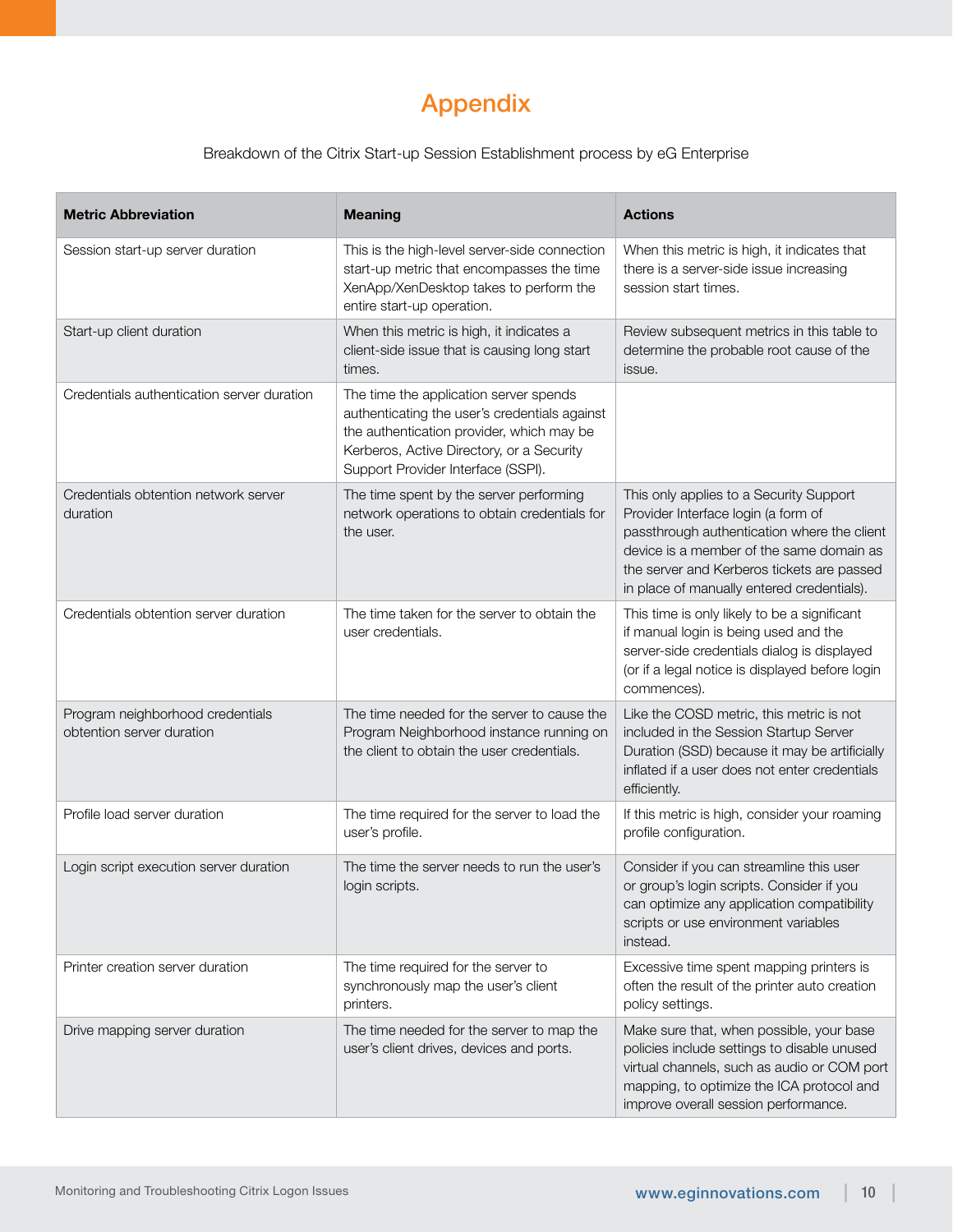| Session creation server duration            | The time the server spends creating the<br>session.                                                                                                                                                                                               | The session start times issue occurs<br>between when client connection is<br>established and authentication begins.                                                                                                                                                                             |
|---------------------------------------------|---------------------------------------------------------------------------------------------------------------------------------------------------------------------------------------------------------------------------------------------------|-------------------------------------------------------------------------------------------------------------------------------------------------------------------------------------------------------------------------------------------------------------------------------------------------|
| Application enumeration client duration     | Application enumeration is one of the issues<br>slowing down session start times.                                                                                                                                                                 | Consider if the cause is an overloaded XML<br>Broker or Web Interface server.                                                                                                                                                                                                                   |
| Back-up URL client count                    | If this metric has a value higher than 1,<br>it indicates the Web Interface server is<br>unavailable and the Citrix Receiver is<br>attempting to connect to back-up Web<br>Interface servers to launch the application.                           | A value of 2 means that the main Web<br>Interface server was unavailable, but the<br>Citrix Receiver managed to launch the<br>application successfully using the first back-<br>up server that it tried. A value higher than 2<br>means that multiple Web Interface servers<br>are unavailable. |
| Configuration file download client duration | The time it takes to get the configuration file<br>from the XML server.                                                                                                                                                                           |                                                                                                                                                                                                                                                                                                 |
| Credentials obtention client duration       | The time it takes to obtain user credentials.                                                                                                                                                                                                     | Subtract this metric from other clientside<br>metrics                                                                                                                                                                                                                                           |
| ICA file download duration                  | The time it takes for the plugin (client) to<br>download the ICA file from the server.                                                                                                                                                            | If IFDCD is slow (but LPWD is normal), the<br>server-side processing of the launch was<br>successful, but there were communication<br>issues between the client device and the<br>Web server.                                                                                                   |
| Launch page web server duration             | Is only used when Web Interface is the<br>application launch mechanism. If LPWD<br>is slow, there is a bottleneck on the Web<br>Interface server.                                                                                                 |                                                                                                                                                                                                                                                                                                 |
| Name resolution client duration             | This metric is collected when a client<br>device directly queries the XML Broker to<br>retrieve published application information<br>stored in IMA (for example, when using<br>Program Neighborhood or a Custom ICA<br>Connection).               | When this metric is high, it indicates the<br>XML Broker is taking a lot of time to resolve<br>the name of a published application to an<br>IP address.                                                                                                                                         |
| Name resolution web server duration         | When this metric is high, there could be an<br>issue with the Web Interface server or the<br>XenApp plugin site (formerly known as the<br>Neighborhood Agent site), the XML Service,<br>the network link between the two, or a<br>problem in IMA. | Like NRCD, this metric indicates how long it<br>takes the XML service to resolve the name<br>of a published application to a XenApp IP<br>address.                                                                                                                                              |
| Session look-up client duration             | The time it takes to query every session to<br>host the requested published application.                                                                                                                                                          |                                                                                                                                                                                                                                                                                                 |
| Ticket response web server duration         | The time it takes to get a ticket (if required)<br>from the STA server or XML service.                                                                                                                                                            | When this metric is high, it can indicate that<br>the Secure Ticket Authority (STA) server or<br>the XML Broker is overloaded.                                                                                                                                                                  |
| Session creation client duration            | The time it takes to create a new session,<br>from the moment wfica32.exe is launched<br>to when the connection is established.                                                                                                                   |                                                                                                                                                                                                                                                                                                 |
| Reconnect enumeration client duration       | The time it takes this user's client to get a<br>list of reconnections.                                                                                                                                                                           | Compare the value of this measure with<br>that of other client start-up metrics for a<br>user to know what is the actual cause for<br>the client start-up delay.                                                                                                                                |